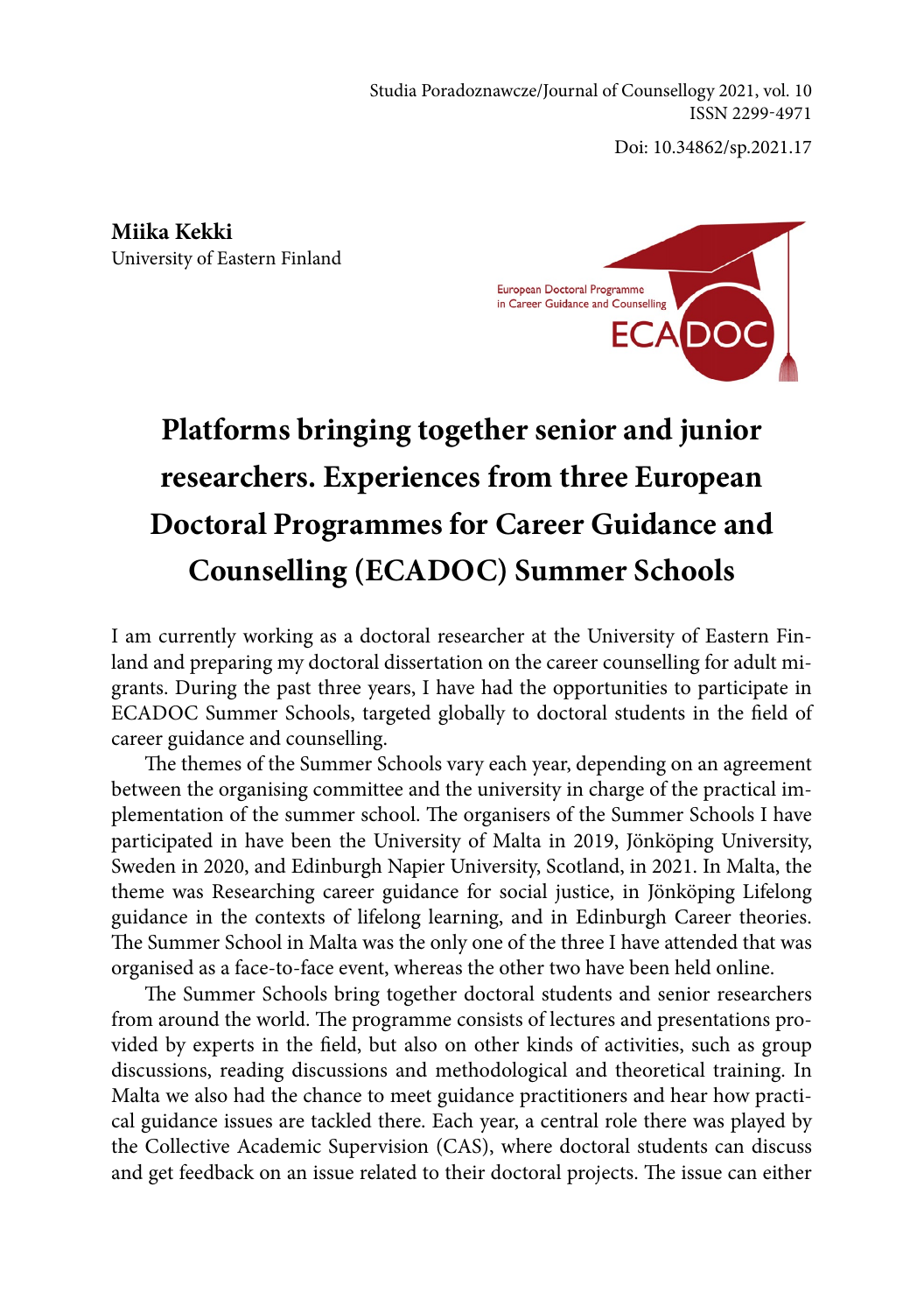be related to some part of the process of their doctoral studies, or to some methodological or theoretical questions they are pondering about. The CAS is implemented in small groups with 3-4 doctoral students and 1-2 senior mentors. The CAS supervision is done in a very supportive, constructive, and empowering manner which differs to some extent from a more traditional academic setting of doctoral seminars, for instance. Contrary to more traditional seminars, the students leave the CAS session thoroughly inspired, encouraged and full of energy to continue with their doctoral work. An added bonus for me has also been that my very first CAS group that met in Malta continued as an online peer support group: we have met approximately once every two months and discussed how we were coping with our respective doctoral study projects. Especially during the pandemic this kind of remote peer support has proven to be extremely valuable and supported one's well-being.

Indeed, one of the greatest benefits of the Summer School has been meeting with fellow doctoral students. Doing a PhD can be a lonely business and sharing one's experiences with others in similar situations can be very rewarding and even soothing. Becoming a doctoral student does not necessarily take place overnight but requires opportunities to build and strengthen one's identity, and here the meeting of peers can really be an asset.

The Summer Schools also offer an excellent venue for creating networks and a forum for planning future cooperation with other researchers. At my very first ECADOC Summer School, I started discussing with a fellow Swedish doctoral student about the opportunity of co-writing an article, and now, this autumn we submitted our joint article to a journal, hoping it to be published some time in the near future. This might not have happened without us sharing some preliminary thoughts during coffee breaks at the summer school.

In addition to building networks with other doctoral students, the ECADOC Summer Schools have also created the opportunities to meet and get to know some of the most eminent scholars in the field of career guidance and counselling. The intimate settings of the summer schools have enabled also more informal encounters with senior researchers and thus opened also new horizons and fresh perspectives for the doctoral work. It would seem that the tradition and culture within the ECADOC Summer Schools is such that the potential hierarchical distance between senior and junior researchers becomes narrower and the threshold to acquaint oneself with established researchers becomes much lower. Thus, the Summer Schools make up truly a platform bringing together all kinds of researchers in a constructive and collegial manner.